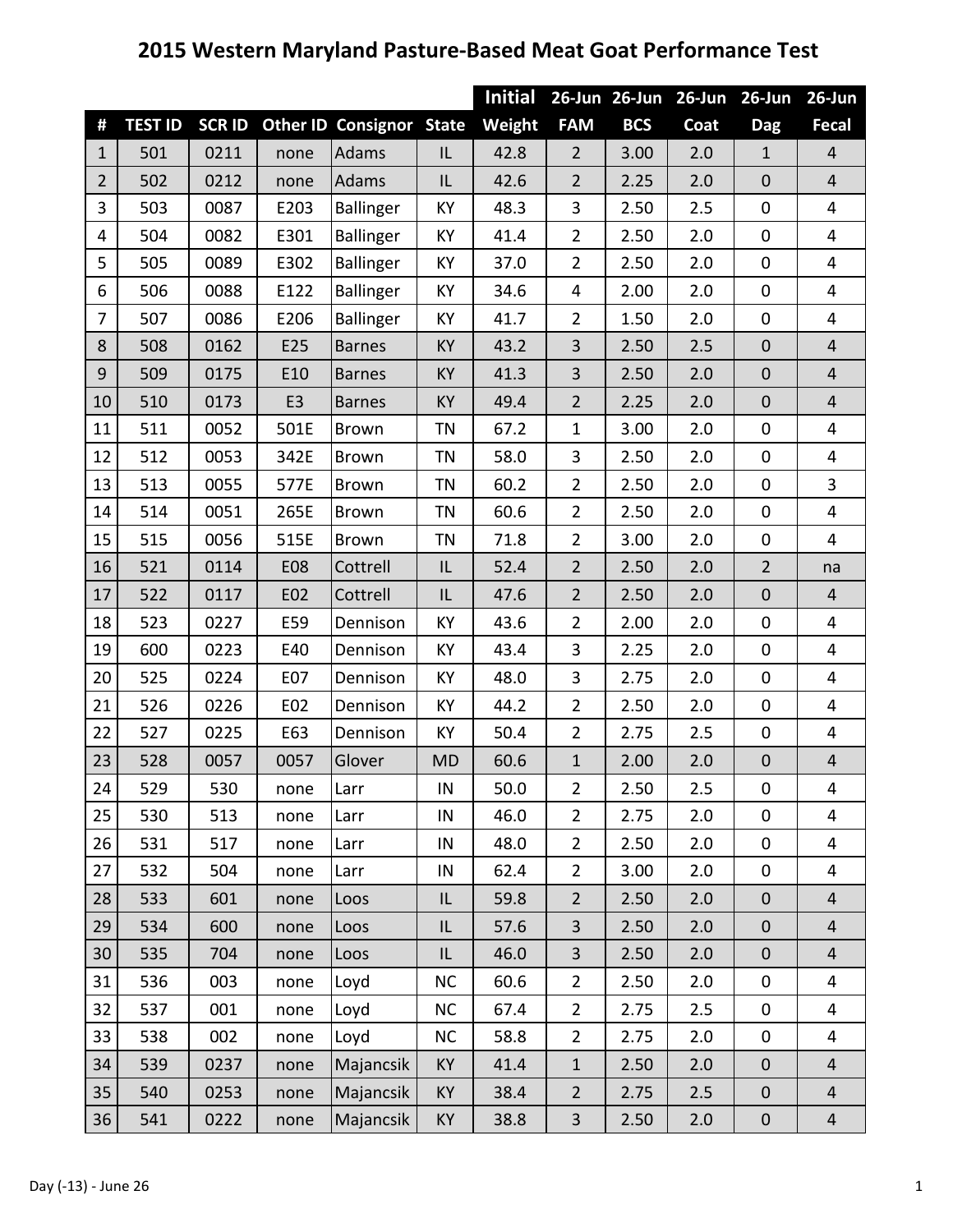## **Western Maryland Pasture‐Based Meat Goat Performance Test**

|    |                |              |      |                                 |           | <b>Initial</b> |                | 26-Jun 26-Jun | $26$ -Jun | $26$ -Jun        | $26$ -Jun                |
|----|----------------|--------------|------|---------------------------------|-----------|----------------|----------------|---------------|-----------|------------------|--------------------------|
| #  | <b>TEST ID</b> | <b>SCRID</b> |      | <b>Other ID Consignor State</b> |           | Weight         | <b>FAM</b>     | <b>BCS</b>    | Coat      | <b>Dag</b>       | <b>Fecal</b>             |
| 37 | 542            | 0211         | none | Majancsik                       | KY        | 41.2           | $\overline{2}$ | 2.50          | 2.0       | $\boldsymbol{0}$ | $\overline{4}$           |
| 38 | 543            | R126         | none | Maynard<br>Dishman              | <b>TN</b> | 63.2           | $\overline{2}$ | 2.50          | 2.5       | 0                | na                       |
| 39 | 544            | R020         | none | Maynard<br>Dishman              | <b>TN</b> | 55.4           | 3              | 2.50          | 2.0       | 0                | 4                        |
| 40 | 546            | 3953         | E175 | Murphy                          | <b>NJ</b> | 58.0           | $\mathbf{1}$   | 2.25          | 2.0       | $\mathbf 0$      | $\overline{4}$           |
| 41 | 547            | 3944         | E170 | Murphy                          | <b>NJ</b> | 45.6           | $\overline{2}$ | 2.00          | 2.0       | $\mathbf 0$      | $\overline{4}$           |
| 42 | 548            | 3847         | E120 | Murphy                          | <b>NJ</b> | 65.4           | $\overline{2}$ | 2.50          | 2.0       | $\mathbf 0$      | $\overline{\mathbf{4}}$  |
| 43 | 549            | 3737         | E113 | Murphy                          | <b>NJ</b> | 66.8           | $\overline{2}$ | 2.50          | 2.0       | $\mathbf 0$      | $\overline{\mathbf{4}}$  |
| 44 | 550            | 3938         | E163 | <b>Murphy</b>                   | <b>NJ</b> | 61.6           | $\overline{2}$ | 2.50          | 2.0       | $\mathbf 0$      | $\overline{\mathbf{4}}$  |
| 45 | 551            | 1520         | none | Nelson                          | <b>MD</b> | 45.2           | $\overline{2}$ | 2.50          | 2.0       | $\boldsymbol{0}$ | 4                        |
| 46 | 552            | 1513         | none | Nelson                          | <b>MD</b> | 49.8           | 3              | 2.00          | 2.0       | $\pmb{0}$        | 4                        |
| 47 | 553            | 1515         | none | Nelson                          | <b>MD</b> | 38.0           | $\overline{2}$ | 2.00          | 2.0       | $\boldsymbol{0}$ | 4                        |
| 48 | 554            | 1507         | none | Nelson                          | <b>MD</b> | 48.6           | 4              | 2.00          | 2.0       | $\pmb{0}$        | 4                        |
| 49 | 555            | 1518         | none | Nelson                          | <b>MD</b> | 37.6           | 3              | 2.00          | 2.0       | $\boldsymbol{0}$ | 4                        |
| 50 | 556            | 1503         | none | Peters                          | <b>NC</b> | 38.2           | $\overline{2}$ | 2.00          | 2.0       | $\mathbf 0$      | $\overline{2}$           |
| 51 | 557            | 1505         | none | Peters                          | <b>NC</b> | 32.6           | 3              | 2.00          | 2.0       | $\mathbf 0$      | $\overline{4}$           |
| 52 | 558            | 1507         | none | Peters                          | <b>NC</b> | 38.6           | $\overline{2}$ | 1.75          | 1.5       | $\mathbf 0$      | $\overline{\mathcal{L}}$ |
| 53 | 559            | 1517         | none | Peters                          | <b>NC</b> | 41.2           | $\mathbf{1}$   | 2.00          | 2.0       | $\boldsymbol{0}$ | $\overline{4}$           |
| 54 | 560            | 1509         | none | Peters                          | <b>NC</b> | 42.0           | 3              | 2.00          | 2.0       | $\mathbf 0$      | $\overline{\mathbf{4}}$  |
| 55 | 561            | 1501         | none | Pinneo                          | KS        | 57.4           | $\overline{2}$ | 2.50          | 2.0       | $\pmb{0}$        | 4                        |
| 56 | 562            | 1503         | none | Pinneo                          | KS        | 43.2           | $\overline{2}$ | 2.50          | 2.0       | $\pmb{0}$        | 4                        |
| 57 | 563            | 1515         | none | Pinneo                          | KS        | 47.2           | 3              | 2.50          | 2.0       | $\pmb{0}$        | 4                        |
| 58 | 564            | 1567         | none | Pinneo                          | KS        | 44.4           | $\overline{2}$ | 2.50          | 2.0       | $\mathbf 0$      | 4                        |
| 59 | 565            | 413          | none | Pursel                          | PA        | 55.6           | $2^{\circ}$    | 2.50          | 2.0       | $\mathbf 0$      | $\overline{4}$           |
| 60 | 566            | 0001         | none | Purich                          | VT        | 48.0           | $\overline{2}$ | 2.50          | 2.0       | $\pmb{0}$        | 4                        |
| 61 | 567            | 0005         | none | Purich                          | VT        | 43.0           | $\overline{2}$ | 2.50          | 2.0       | $\mathbf 0$      | 4                        |
| 62 | 568            | 0002         | none | Purich                          | VT        | 52.4           | $\overline{2}$ | 2.50          | 2.0       | $\mathbf 0$      | 4                        |
| 63 | 599            | 0087         | 10   | Reece                           | <b>TN</b> | 47.8           | $2^{\circ}$    | 2.00          | 2.0       | $\boldsymbol{0}$ | $\overline{4}$           |
| 64 | 570            | 0085         | 6    | Reece                           | <b>TN</b> | 50.6           | $2^{\circ}$    | 2.25          | 2.0       | $\mathbf 0$      | $\overline{4}$           |
| 65 | 571            | 0088         | 18   | Reece                           | <b>TN</b> | 52.8           | $\overline{2}$ | 2.25          | 2.5       | $\boldsymbol{0}$ | $\overline{4}$           |
| 66 | 572            | 0009         | 202  | <b>Slavens</b>                  | KS        | 48.0           | $\overline{2}$ | 2.50          | 2.5       | 0                | 4                        |
| 67 | 573            | 0005         | 118  | Slavens                         | KS        | 45.4           | 4              | 2.50          | 2.0       | 0                | 4                        |
| 68 | 574            | 0108         | none | Smith                           | <b>VA</b> | 45.6           | $2^{\circ}$    | 2.50          | 2.0       | $\boldsymbol{0}$ | $\overline{4}$           |
| 69 | 575            | 0110         | none | Smith                           | <b>VA</b> | 53.8           | $\mathbf{1}$   | 2.50          | 2.5       | $\pmb{0}$        | na                       |
| 70 | 576            | 0111         | none | Smith                           | VA        | 47.8           | $\overline{2}$ | 2.50          | 2.0       | 0                | $\overline{3}$           |